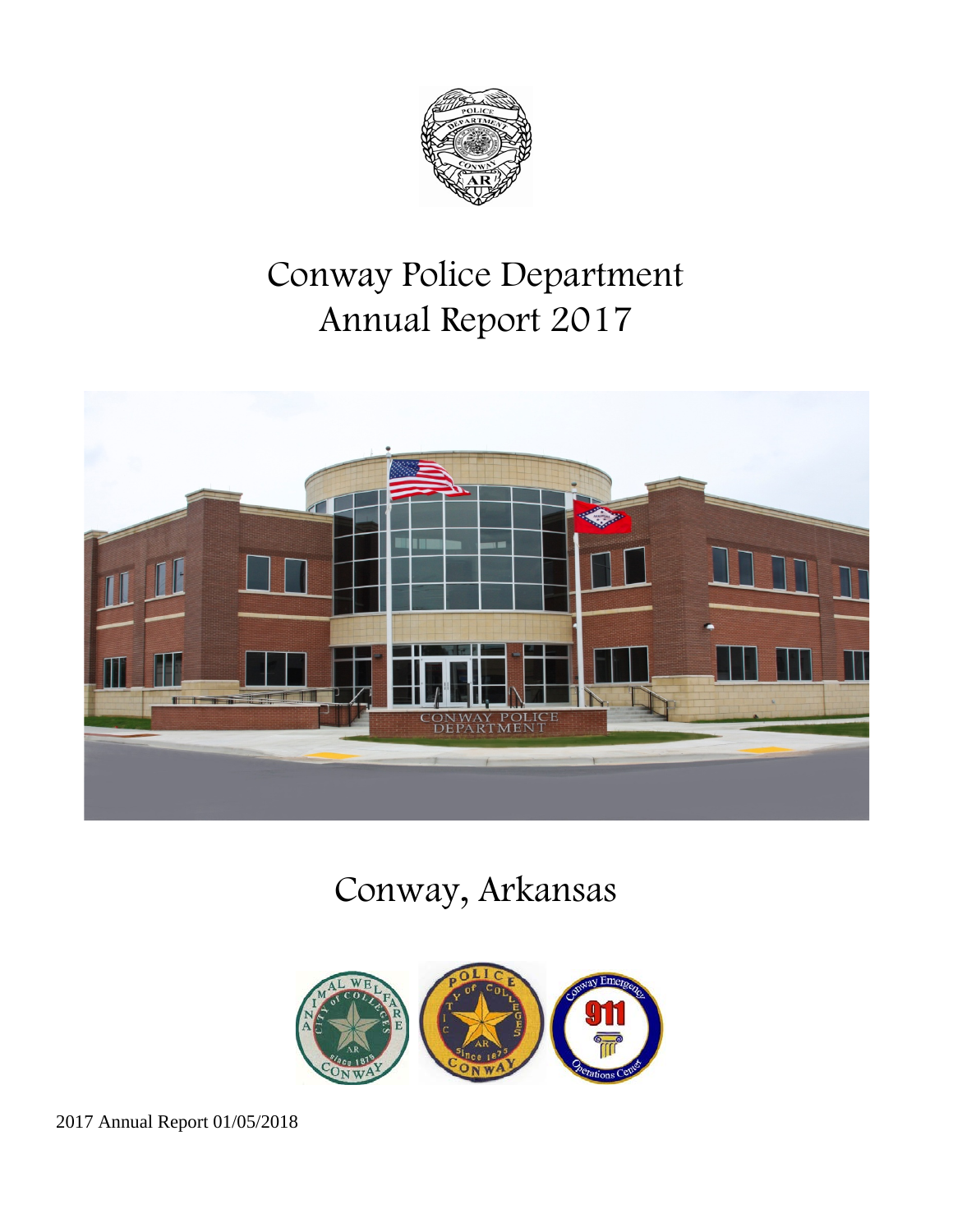

# **Conway Police Department – 2017 Annual Report**

This document is a report of not only crime statistics but activities and services conducted by the police department in the protection and service to the citizens of this community. While this is a comprehensive report of services required, it does not include the many incidents of police personnel assisting members of the community that did not result in a report filed or arrest made. This report is encouraging considering the ever increasing demand on police services by a growing community and the high turnover rate experienced in the Communications Center and Patrol Division. In 2017, we experienced an 8% turnover rate in sworn officers and a 32% turnover rate in the Conway Emergency Operations Center.

Special Operations worked twenty five (25) special events resulting in 1,348 total man-hours. This is one additional event compared to 2016 records but a 16% decrease in man hours required to work those events. While the number of events are similar, Soaring Wings decreased the length of their event to a half marathon, accounting for a majority of the decrease in man hours. SWAT reported being utilized twenty six (26) times in 2017 for incidents ranging from narcotics search warrants to barricaded suspects. The Investigations Division worked a total of 2,282 cases, a 6.7% decrease from 2016. Department wide, there were 4,760 adult arrests and 251 juvenile arrests made in 2017. This is a 1.2% increase in adult arrests and a 17.7% decrease in Juvenile arrests when compared to the previous year. Conway Emergency Operations Center reported 68,064 calls for service, which is a 1.8% decrease from 2016. There were 28,975 Emergency 911 calls received, which is a 15.5% decrease compared to the previous year. Animal Welfare Unit reported a total intake of 1,629 animals, a total of 751 adoptions and rescues, and 3,033 licenses issued. There was a 2% decrease in euthanized animals in 2017 and 1,936 citations and warnings were issued. There was a total of 25,930 hours of training for officers in 2017; these hours included Basic Police Academy Training, K9, SWAT, and Field Training. Program highlights include the continuation of the Text-A-Tip program, Underage Drinking Alcohol Compliance Check, and the Drug Take Back Program.

The members of the Conway Police Department are dedicated professionals proud to serve and protect our community.

Chief Jody Spradlin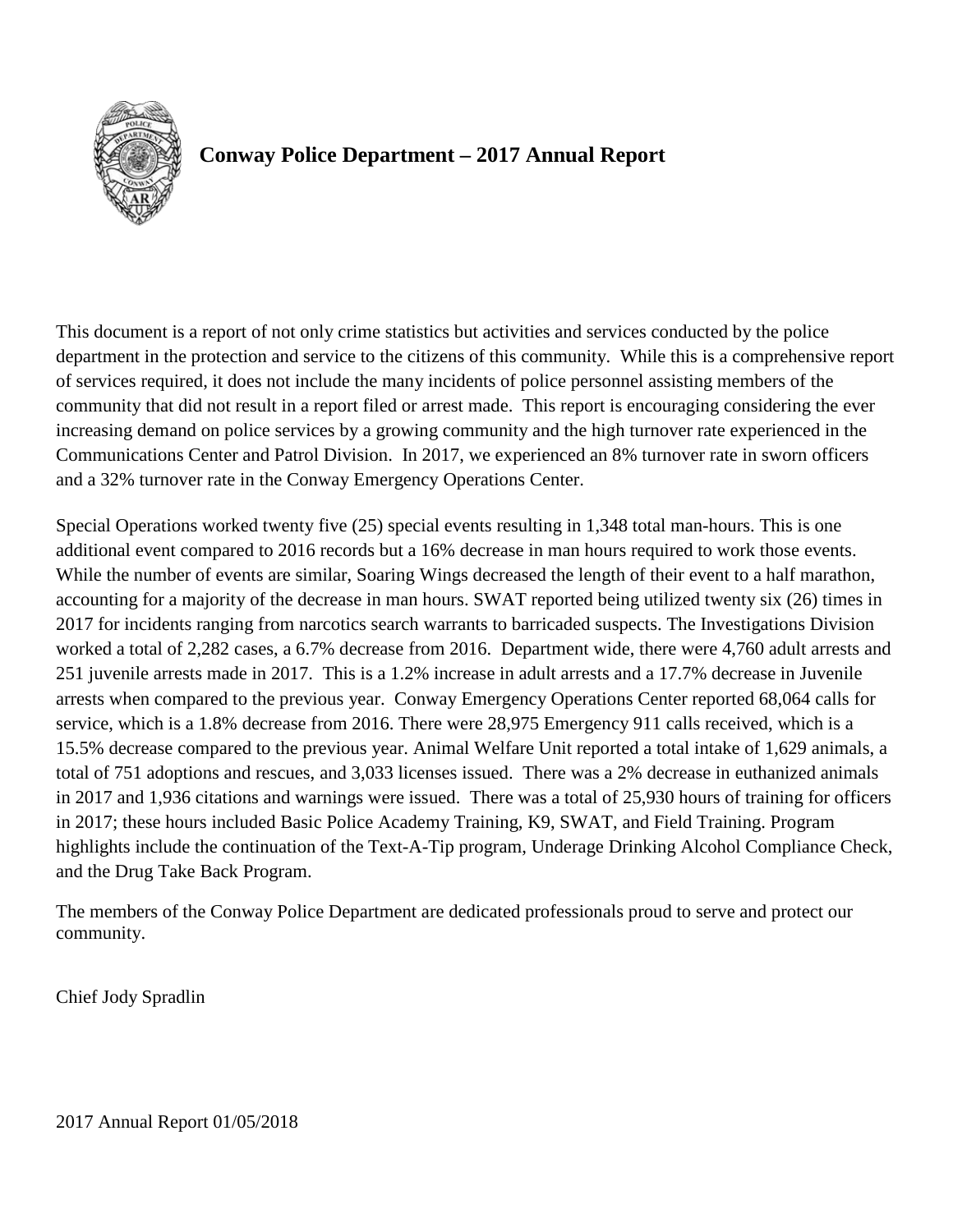**Violent Crimes,** overall, experienced a 10% decrease from 2016 to 2017. There were 253 violent crimes reported in 2017 versus 280 violent crimes reported in 2016. The violent crimes in Conway for 2017 are broken down as follows:

- There was an 80% decrease in Murders with one reported in 2017 and 5 reported in 2016.
- There was a 29% decrease in Rapes with 25 in 2017 and 35 reported in 2016.
- There was a 29% decrease in Robberies with 63 in 2017 and 89 reported in 2016.
- There was a 9% increase in Aggravated Assaults with 164 in 2017 and 151 reported in 2016.

**Property Crimes**, overall, experienced a 22% decrease from 2016 to 2017 with 2,260 property crimes reported in 2017 versus 2,909 property crimes reported in 2016. The Property Crimes in Conway for 2017 are broken down as follows:

- There was an 8% decrease in Burglaries with 315 in 2017 and 343 reported in 2016.
- There was a 24% decrease in Thefts with 1,797 in 2017 and 2,379 reported in 2016.
- There was a 23% decrease in Motor Vehicle Thefts with 144 in 2017 and 186 reported in 2016.
- There was a 300% increase in Arsons with 4 in 2017 and 1 reported in 2016.

The below table depicts reported incidents over the past eight years. This reflects that while the population in Conway has risen significantly, there has been no significant rise in crime.

|                             | 2010           | 2011   | 2012   | 2013   | 2014   | 2015           | 2016   | 2017   |
|-----------------------------|----------------|--------|--------|--------|--------|----------------|--------|--------|
| Murder                      | $\overline{4}$ | 3      | 3      |        |        | $\overline{2}$ | 5      | 1      |
| Rape                        | 19             | 20     | 20     | 23     | 26     | 26             | 35     | 25     |
| Robbery                     | 48             | 82     | 82     | 51     | 62     | 85             | 89     | 63     |
| <b>Burglary</b>             | 446            | 397    | 397    | 371    | 395    | 394            | 343    | 315    |
| Theft                       | 2,012          | 2,108  | 2,108  | 2,242  | 2,311  | 2,482          | 2,379  | 1,797  |
| Motor Vehicle Theft         | 95             | 105    | 105    | 102    | 141    | 149            | 186    | 144    |
| <b>Estimated Population</b> | 59,881         | 60,881 | 62,430 | 63,500 | 64,500 | 64,980         | 65,300 | 65,800 |

Crime Statistic's Comparison for 2010 through 2017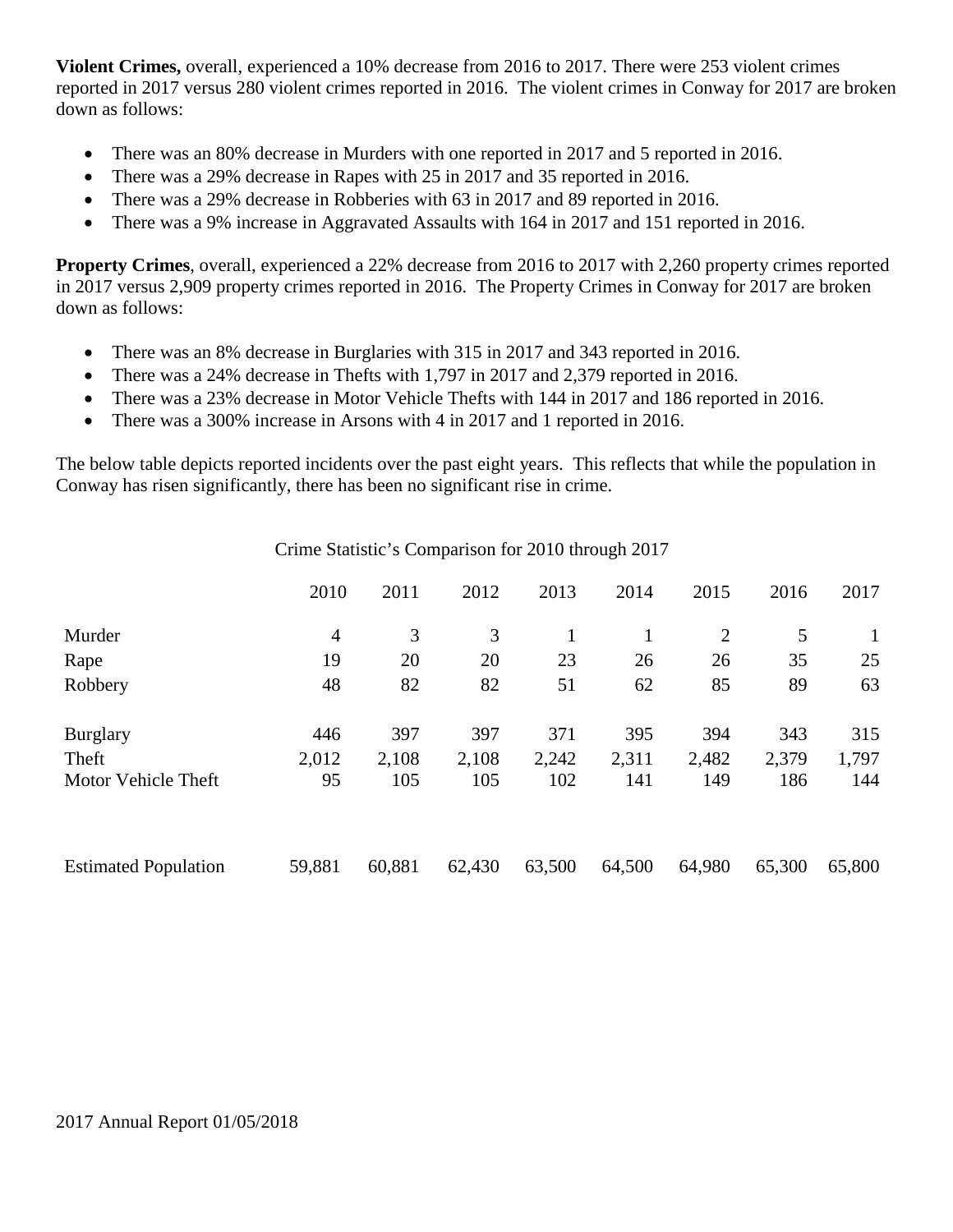# **ADMINISTRATION DIVISION**

The Administration Division consists of 3 sworn officers and 30 non-sworn who are assigned to the following sections: Office of Professional Responsibilities, Conway Emergency Operations Center, and the Animal Welfare Unit. The following Administration Division statistics were reported for 2017:

- The Conway Emergency Operations Center received a total of 68,064 calls for service during 2017. This averages out to 186 phone calls daily. This is a 1.8% decrease in calls for service when compared to 2016. There were 28,975 911 calls made, which averages out to be 79 emergency 911 calls per day, which is a 15 % decrease compared to 2016.
- Animal Welfare impounded 1,629 animals in 2017 as compared to 1,707 in 2016. Dogs/Cats adopted or placed at a rescue center during 2017 were 751, a 13% decrease over 2016's 864. Conway residents purchased 3,033 dog and cat licenses during 2017, an increase of 1.9% from 2,976 licenses the year before. These licenses along with half of the adoptions fees brought in \$41,837 in 2017 as compared to \$44,172 in 2016. These funds allow for the spay/neuter account to continue with healthcare needs of shelter animals. (There is different licensing fee based on altered or unaltered animals.) The euthanasia rate for dogs/cats brought into the Conway AWU was 31% in 2017, compared to the 2016 euthanasia rate of 33%. This percentage rate is well below the national rate of 65%. The adoption/release to rescue rate for dogs/cats brought into the AWU in 2017 was 46% as compared to 51% in 2016. The national adoption rate is 20%. AWU officers issued 1,936 warnings and citations in 2017, an increase of 21% from 2016. Calls for Service increased by 1% in 2017, with 3,319 compared to 3,286 in 2016.

# **PATROL DIVISION**

The Patrol Division consists of 85 sworn officers and 2 non-sworn. The following statistics were reported for 2017:

- Patrol Division has 15 pillars of training that each officer must complete. As of the end of 2016, the Patrol Division has maintained an 89% completion ratio for the 15 training courses. With the addition of 1 new pillar (CPR) and 9 new officers, the Patrol Division still had a 2% increase in completion from 2016. The pillar training includes courses such as Basic Crime Scene Processing, Emergency Vehicle Operations, Standardized Field Sobriety, and Diffusion/De-escalation.
- Patrol Officers worked approximately 48 hours of speed enforcement initiatives, 467 hours of seatbelt enforcement initiatives, and 51 hours of DWI enforcement initiatives. This resulted in 255 citations for speeding, 709 citations issued for no seatbelt, and three (3) arrests for DWI.
- There were 4,760 adult arrests made in 2017 in comparison to 4,704 in 2016. There were 251 juvenile arrests in 2017 in comparison to 305 juvenile arrests in 2016. This represents no significant change in total arrests department wide.
- Patrol reported 24 police pursuits, down from 32 in 2016, which constitutes a 25% decrease; 3,586 accidents were worked, which is a 5% decrease compared to the 3,774 accidents worked in 2016. 160 DWI/DUI arrests were made, a 15% decrease compared to 2016; 832 "no seatbelt" citations were issued, a 17% decrease compared to 2016; and 50 "no child restraint" citations were issued, a 39% increase compared to 2016.

2017 Annual Report 01/05/2018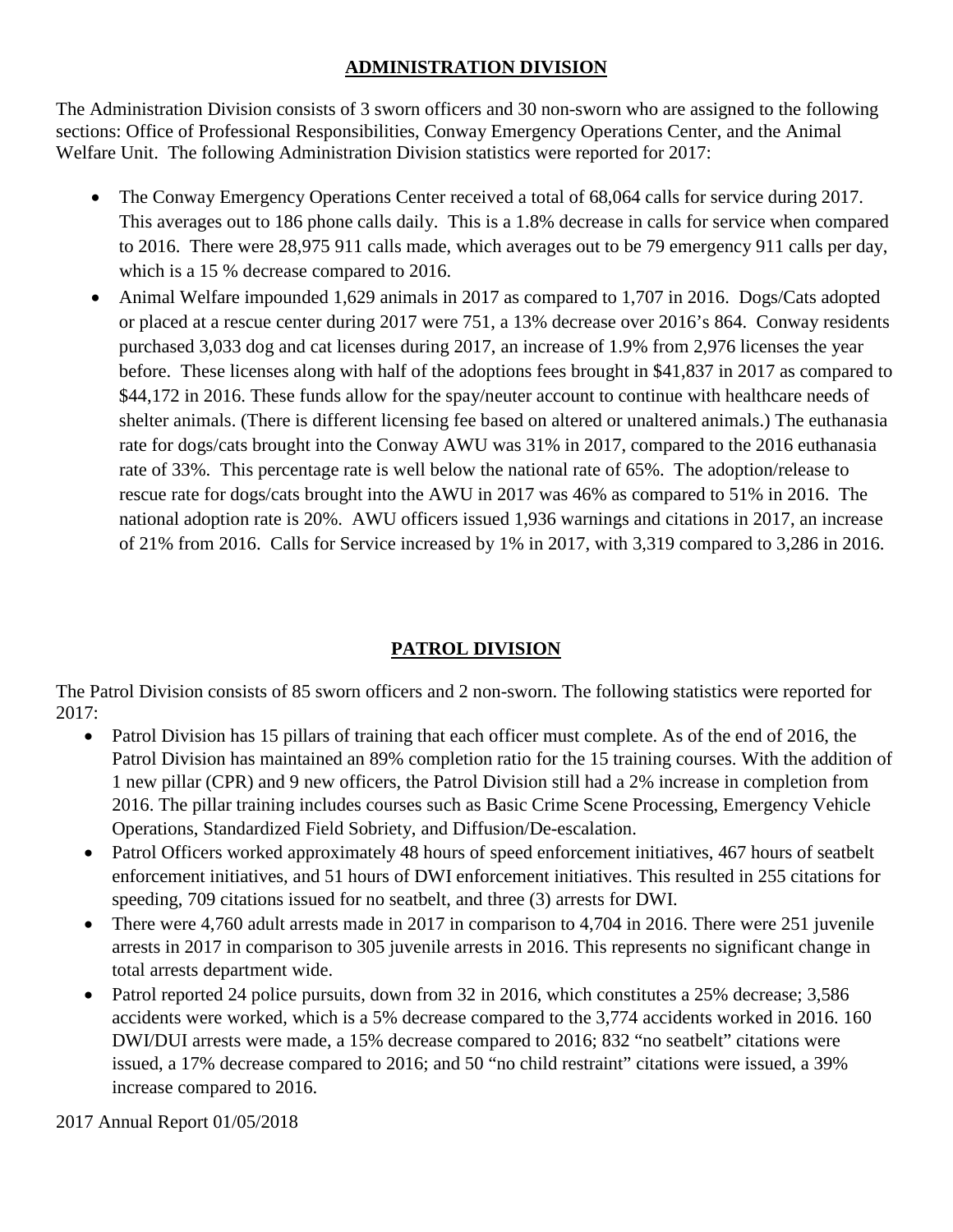# **Special Weapons and Tactics (SWAT)**

SWAT reported being utilized twenty six (26) times in 2017 for incidents ranging from narcotics search warrants, CID search warrants, and barricaded suspects. Each SWAT officer completed, on average, 312 hours of training throughout the year. Specialized training consisted of two (2) officers attending Sniper Instructor Development Course, two (2) officers attending Basic Precision Rifle School, and five (5) officers attending Basic SWAT School. SWAT also received funds from the Homeland Security Law Enforcement Terrorism Prevention Grant in the amount of \$103,042.60.

# **INVESTIGATIONS DIVISION**

The Conway Police Department Criminal Investigation Division consists of 23 sworn officers and 7 non-sworn who are assigned to Investigations, Narcotics, K9's, Property and Evidence, Records, and COMPSTAT. The following CID statistics were reported for 2017:

- Criminal Investigations worked a total of 2,282 cases, a 6.7% decrease from 2016. Narcotics reported 613 cases opened, a 6.8% increase compared to 2016; \$1,668,074 worth of illegal drugs seized, a 4.8% decrease compared to 2016; and 87 search warrants served, a 14.7% decrease compared to 2016.
- The K9 Unit was utilized 252 times throughout the year for vehicle searches, building searches, and narcotic searches. The Unit seized a street value of \$1,730,470 in illegal narcotics in 2017, a 26.8% decrease from 2016. They also performed 41 public demonstrations throughout the year for schools, civic groups, and other community events, a 10.8% increase from 2016.
- Evidence and Property received 3,866 items in 2017, of which 1,783 were transported to the Arkansas State Crime Laboratory for processing. 2,509 items were destroyed per court order and 304 items were processed and released to the owner. 599 pounds of prescription drugs were taken in for disposal. In January and September of 2017, 1,106 pounds of illegal drugs and drug paraphernalia were taken to the Clean Harbor Incineration Facility to be incinerated.
- The Records Section processed 11,621 incident reports, 2,597 collision reports, 6,332 citations, and 10,426 warnings for 2017. Records Section also entered 372 citations issued by the UCA Police Department.

# Program Highlights

Text A Tip

Due to the enormous popularity of text messaging, the Conway Police Department continued to utilize state of the art technology to receive crime tips via text message and through WebTips. This service is 100% anonymous. The technology routes messages through a server that encrypts cell phone numbers before they get to police. The technology also allows investigators to securely reply back to the cell phone without compromising the tipster's identity.

Some of the advantages of text messaging includes being able to communicate in real time with texters. It also allows people to notify police when calling may not be feasible or safe. Texting a tip is easy. We received approximately 285 tips in 2017 regarding drug activity, suspect identification and numerous other items of interest to our department. The system has been a success. Our tips increased 20.8% in 2017 from 2016.

#### 2017 Annual Report 01/05/2018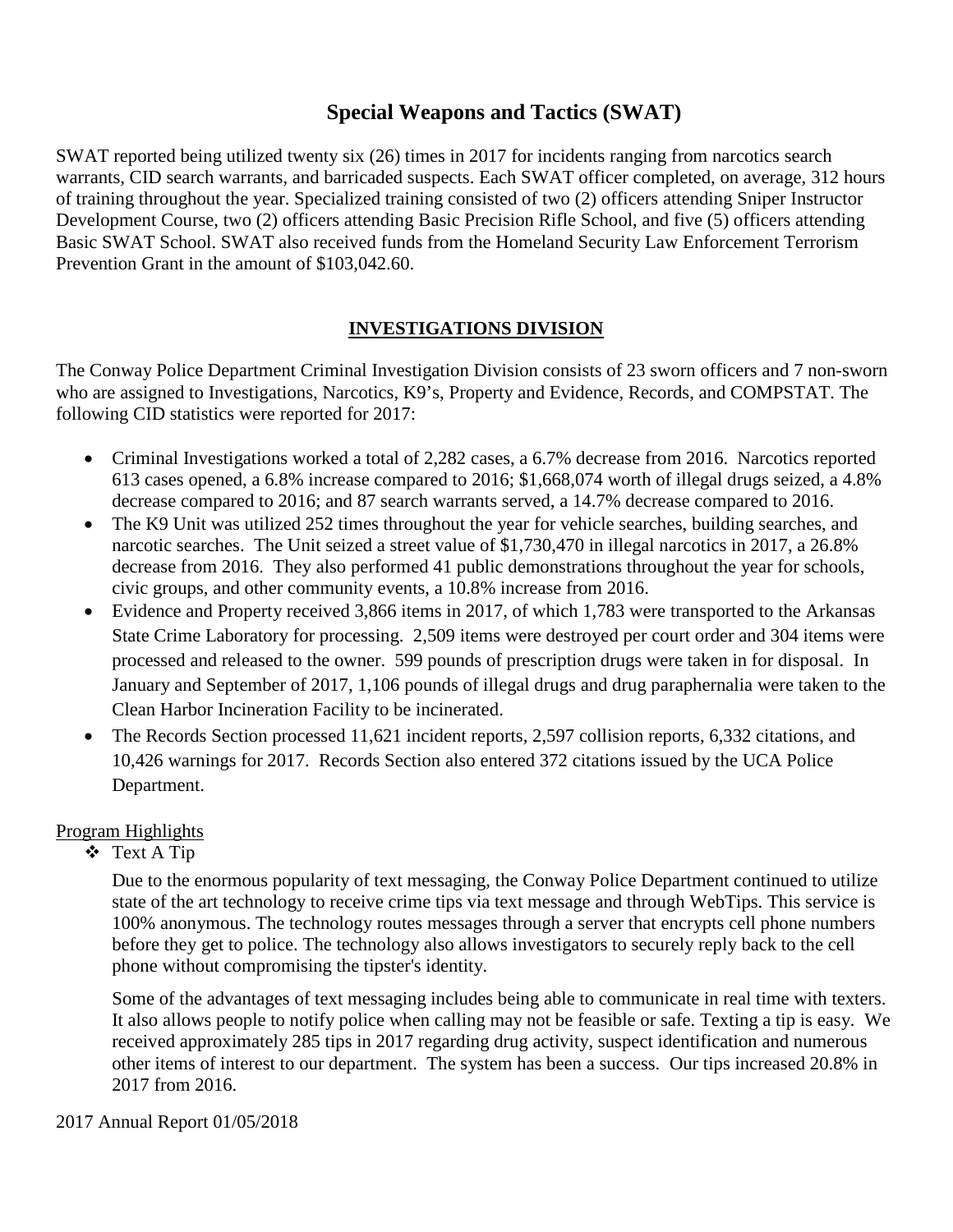❖ Restaurant Alcohol Compliance Checks

The Narcotics Section of the Conway Police Department conducted 121 alcohol compliance checks in 2017. This operation is to ensure that restaurants are properly checking identification of its patrons and are not selling to underage customers. Of the 121 checks that were made, 103 checks passed while 18 failed for a success rate of 85.12%.

Drug Take Back Program

Conway Police Department maintains a permanent drop box for citizens to dispose of their unused prescription drugs. In 2017, 681 lbs. of prescription medications were collected and disposed of safely through this program. This is a 7.8% increase compared to 2016.

## **SUPPORT DIVISION**

The Support Division consists of 12 sworn officers and 4 non-sworn who are assigned to the following sections: Fleet Maintenance, Training, School Resource Officers, Warrants, and Information Technology. The following Support Division statistics were reported for 2017:

- Fleet Maintenance received eight (8) new Ford Explorer police vehicles. One Ford Expedition and one Dodge Charger were purchased for administrative vehicles. In addition, Fleet Maintenance removed from service 10 various make and model vehicles that were no longer serviceable due to excess mileage or use.
- The Training Division reported a total of 25,930 hours of training in 2017, a 23% decrease from 2016. These hours included Basic Police Academy training, K-9, SWAT, and Field Officer Training. The decrease in hours for 2017 is largely due to the department not hosting sessions of the Central Arkansas Police Academy. The training division started Glock inspections and created a new Armorer's inspection form. They also created a training page on Facebook for the department to notify officers from around the state regarding training that is offered at our department.
- Warrant Officers reported a total of 2,281 warrants served in 2017. This is a 29% increase over the previous year. They also spent 895.5 hours conducting prisoner transports throughout the state. Warrant Officers spent 83 hours acting as Conway District Court bailiffs, conducted 181 applicant fingerprints, and processed 1,788 recalled warrants. Total number of warrants served by officers in the Conway Police Department was 3,689 warrants. Total number of warrants issued in 2017 was 3,997.
- In 2017, one Information Technology Network Systems Administrator was added to the Conway Police Department. Information Technology reported the setup, configuration, and installation of 26 new desktop computers and 24 new laptop computers for various users within the PD. They also installed and configured six (6) new wireless access points at PD, CEOC, and Animal Welfare locations. IT migrated Netmotion to a new Microsoft 2016 Server, upgraded Netmotion server software to version 11.x, and upgraded the PD mobile units to the new Netmotion client software version 11.x. All thin client devices and virtual desktops were replaced with appropriate equipment to phase out the virtual desktop usage by the Conway Police Department. This completed the migration away from the Virtual Desktop platform. This year the department began utilizing the KACE Systems Management Appliance for 3rd party application patching. This includes software such as Java, iTunes, Flash Player, Mozilla Firefox, ExacqVision, and VLC Media Player.

In addition, IT completed and resolved 658 Helpdesk requests. These requests ranged from basic software installation and configuration to laptop hardware replacement.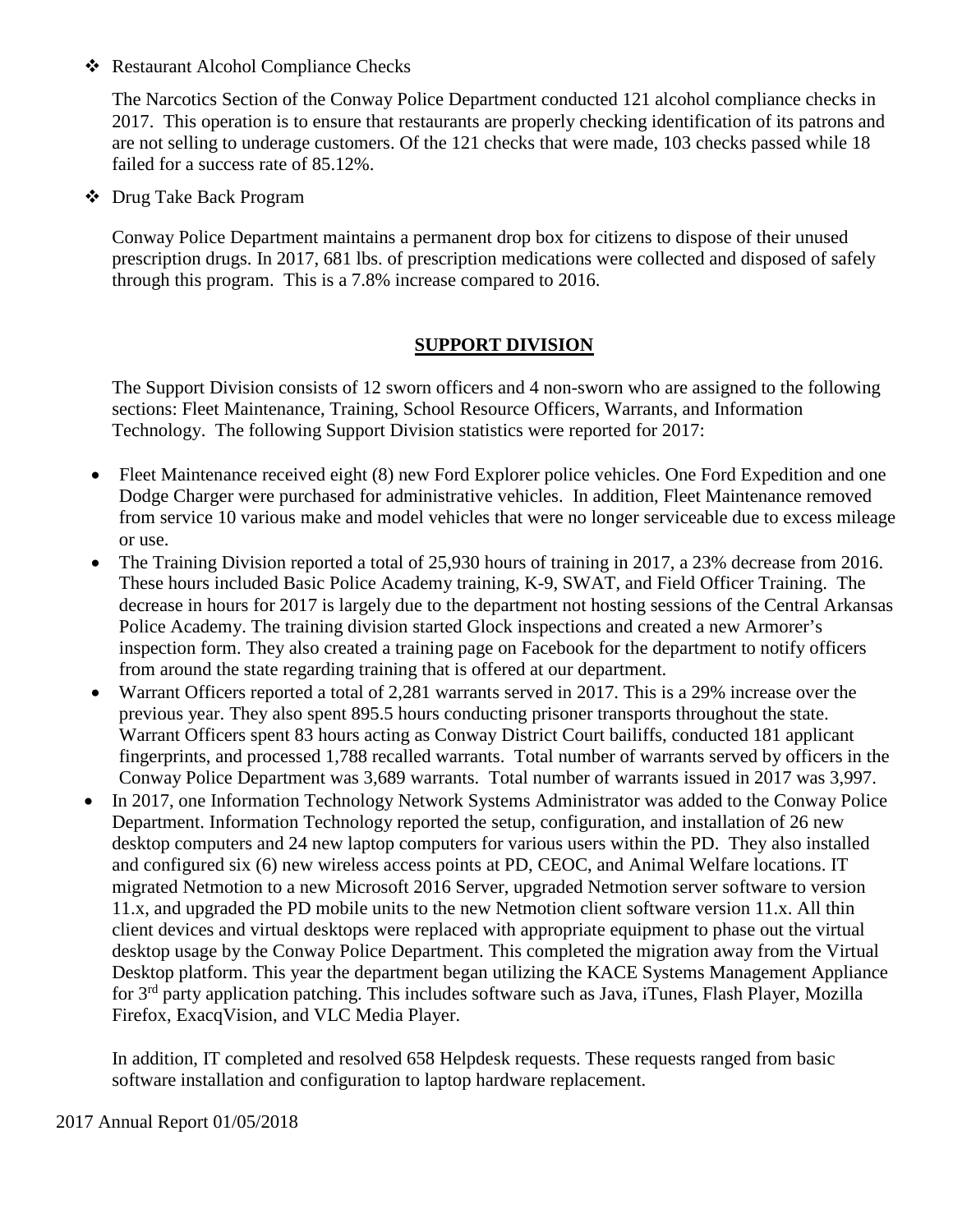

**Conway Police Department Sworn Turnover Rate 2012-2017**

| Year | Auth.<br><b>Sworn</b><br><b>Officers</b> | <b>Officer</b><br><b>Departures</b> | <b>Officer</b><br><b>Turnover Rate</b> |
|------|------------------------------------------|-------------------------------------|----------------------------------------|
| 2012 | 114                                      | 8                                   | 7%                                     |
| 2013 | 114                                      | 5                                   | 4%                                     |
| 2014 | 117                                      | 9                                   | 8%                                     |
| 2015 | 117                                      | 13                                  | 12%                                    |
| 2016 | 127                                      | 11                                  | 9%                                     |
| 2017 | 127                                      | 10                                  | 8%                                     |



## **Conway Communications Center Turnover Rate 2012-2017**

| Year | <b>Auth. Sworn</b><br><b>Dispatchers</b> | <b>Departures</b> | <b>Dispatch</b><br><b>Turnover Rate</b> |
|------|------------------------------------------|-------------------|-----------------------------------------|
| 2012 | 22                                       | 10                | 46%                                     |
| 2013 | 22                                       | 3                 | 14%                                     |
| 2014 | 22                                       | 3                 | 14%                                     |
| 2015 | 22                                       |                   | 19%                                     |
| 2016 | 22                                       | 11                | 50%                                     |
| 2017 | 22                                       |                   | 32%                                     |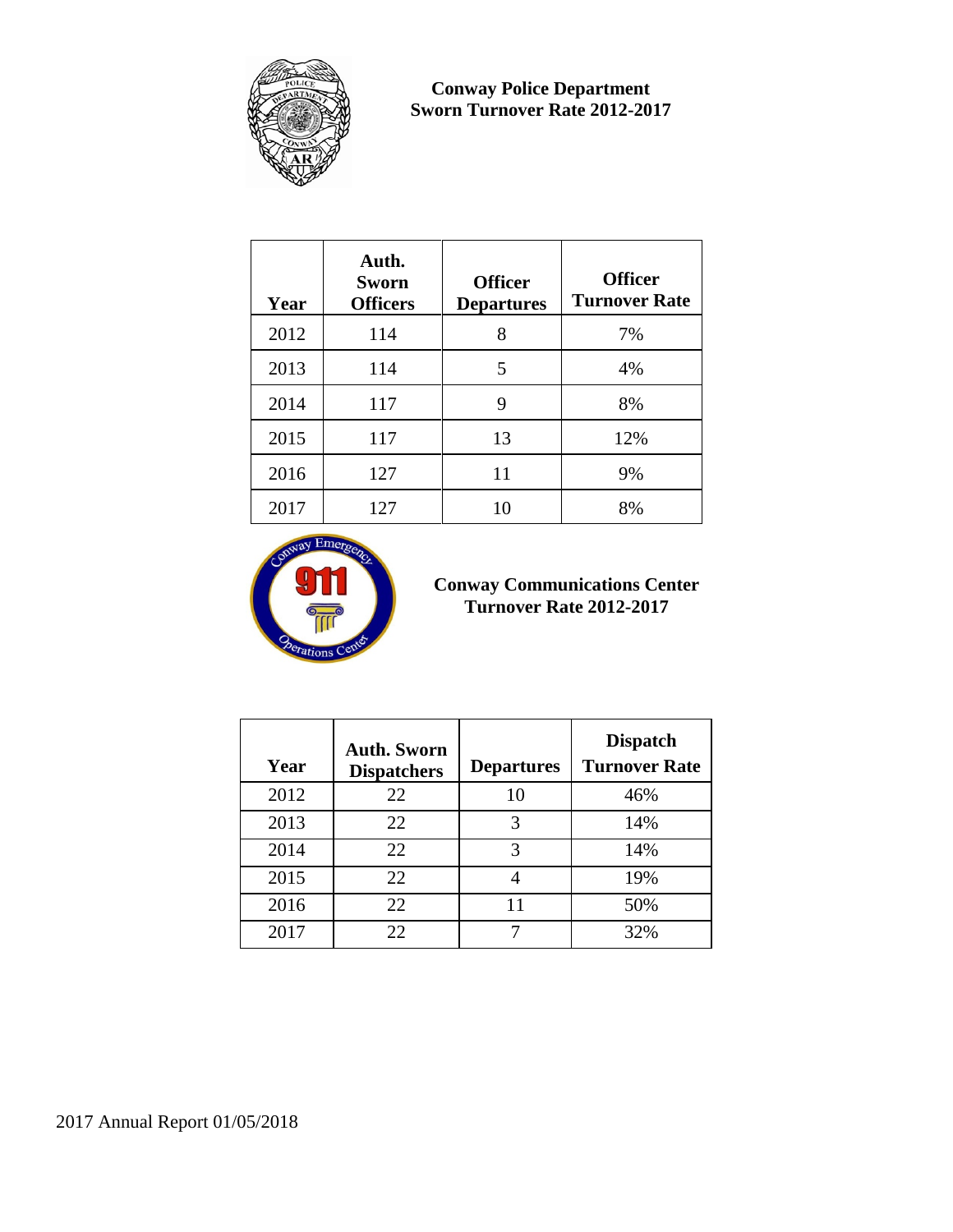

# **SWORN MANPOWER DISTRIBUTION BY RACE-GENDER-RANK**

|              | <b>Chief</b> | <b>Major</b> | Lieutenant | <b>Sergeant</b> | <b>Officer</b> | <b>Total</b> | Percentage |
|--------------|--------------|--------------|------------|-----------------|----------------|--------------|------------|
| <b>WM</b>    |              | 3            | 10         | 11              | 74             | 99           | 77.95%     |
| WF           |              |              |            | 2               | 13             | 16           | 12.59%     |
| <b>BM</b>    |              |              |            |                 | 9              | 10           | 7.87%      |
| <b>BF</b>    |              |              |            |                 |                |              |            |
| <b>NAM</b>   |              |              |            |                 |                |              |            |
| <b>NAF</b>   |              |              |            |                 |                |              |            |
| HM           |              |              |            |                 |                |              | .78%       |
| HF           |              |              |            |                 |                |              |            |
| Vacant       |              |              |            |                 |                |              | .78%       |
| <b>TOTAL</b> | 1            | 4            | 10         | 14              | 97             | 127          | 100%       |



# **NON-SWORN MANPOWER DISTRIBUTION POLICE, ANIMAL WELFARE, CEOC**



|              | FT | <b>PT</b> | <b>Total</b> | Percentage |
|--------------|----|-----------|--------------|------------|
| <b>WM</b>    | 6  | 1         | 7            | 15%        |
| WF           | 26 | $\Omega$  | 26           | 57%        |
| <b>BM</b>    | 0  | $\Omega$  | $\theta$     | 0%         |
| <b>BF</b>    | 7  | 0         | 7            | 15%        |
| <b>NAM</b>   | 0  | $\Omega$  | $\theta$     | 0%         |
| <b>NAF</b>   | 0  | $\Omega$  | $\Omega$     | 0%         |
| HM           | 0  | $\Omega$  | $\Omega$     | 0%         |
| HF           | 1  | $\Omega$  | 1            | 2%         |
| Vacant       | 5  | 0         | 5            | 11%        |
| <b>TOTAL</b> | 45 |           | 46           | 100%       |